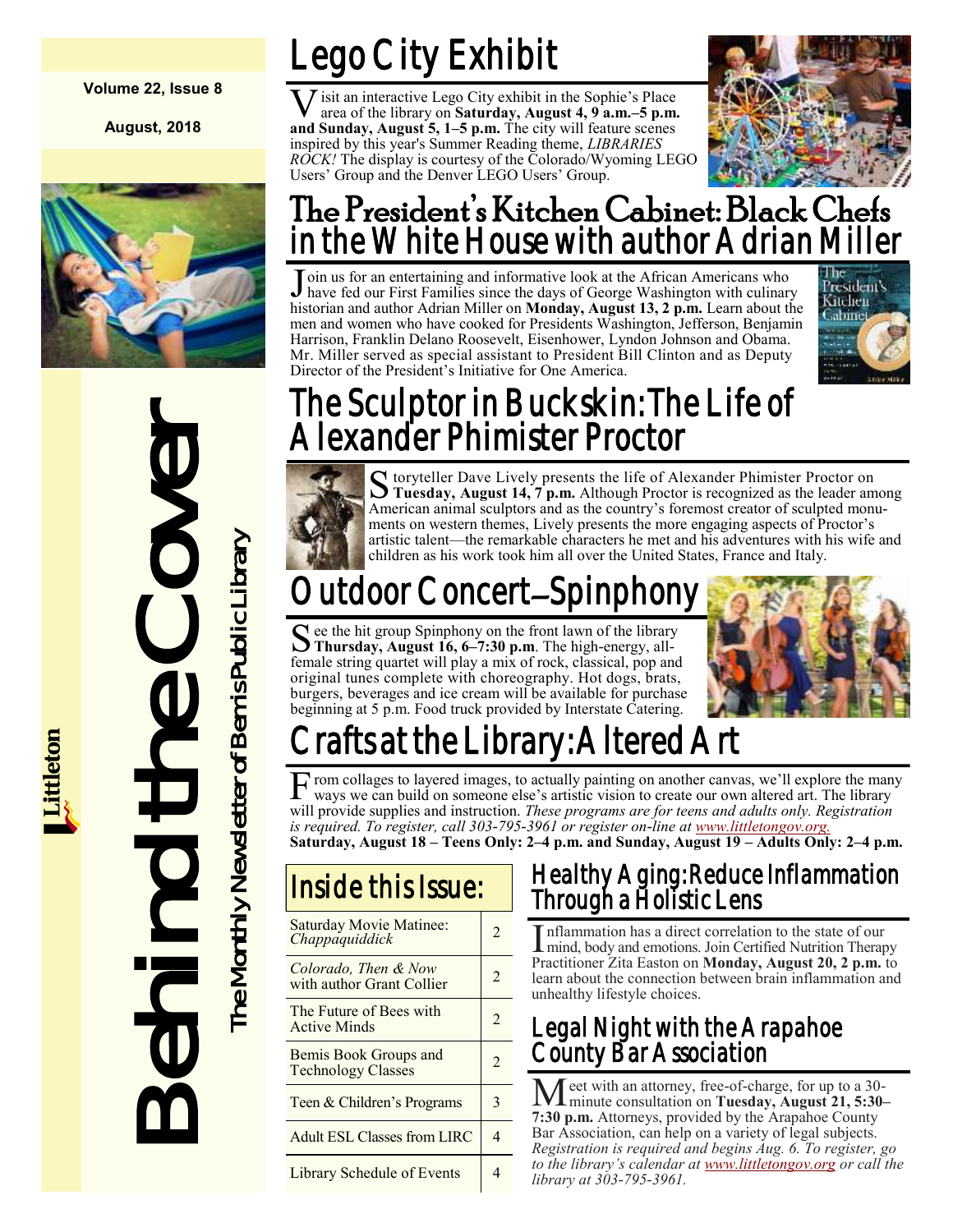#### Saturday Movie Matinee: **Chappaquiddick**

**M** atch this biopic on **Saturday**, August 25, 2 p.m. about the events of the 1969 car accident involving Senator Ted Kennedy that took the life of a young campaign strategist, Mary Jo Kopechne. Starring Ed Helms, Kate Mara, and Jason Clarke. Enjoy free popcorn and lemonade. PG-13.



## Colorado, Then & Now

A uthor Grant Collier presents a slideshow of images from his new<br>
Nook, *Colorado Then & Now* on **Monday, August 27, 7–8 p.m.** uthor Grant Collier presents a slideshow of images from his newest Collier pairs photos taken by Joseph Collier his great, great grandfather with his own photos taken at the same location a century later.

### The Future of Bees with Active Minds

Bees are vital pollinators, making possible much of the food hu-<br>mans eat. Recently, however, crucial bee species have experience mans eat. Recently, however, crucial bee species have experienced significant loss. Join Active Minds on **Tuesday, August 28, 7 p.m.** as we examine the factors that are affecting these important species.



USU CANE ANTENIUE BRITAS - DOCEDEN

**MARKET HE** 

#### Books & Beer: Brewing Up Great Discussions



 $\mathbf{M}$  e're partnering with Saint Patrick's Brewing Company, a local business, to provide a new book group—at the brewery! Each month, read a nonfiction book about a social, economic, or historical topic, then meet to discuss it over a beverage. For our next meeting on **Thursday, August 23, 6 p.m.**, read *Being Mortal* **by Atul Gawande.** Arrive earlier to take advantage of happy hour prices. Saint Patrick's Brewing Company is located at 2842 W. Bowles Ave, Littleton, CO 80120.

#### Book Groups at Bemis

e have a variety of Book Groups that meet throughout the month. Choose a group that suits your interests and join us for some stimulating discussions.

#### **Senior Book Club**

**First Monday of each month at 2 p.m.**

**Aug. 6:** *Unbroken: A World War II Story of Survival, Resilience, and Redemption* by Laura Hillenbrand

**IMMER** 

In May 1943, an Army Air Forces UNBROKEN bomber crashed into the Pacific Ocean and disappeared, leaving only a

spray of debris and a slick of oil, gasoline and blood. Then, on the ocean surface, a face appeared. It was that of a young lieutenant, the plane's bombardier, who was struggling to a life raft and pulling himself aboard. So began one of the most extraordinary odysseys of the Second World War.

**Sept. 10\*:** *The Underground Railroad* by Colson Whitehead

Cora is a young slave on a cotton plantation in Georgia. An outcast even among her fellow Africans, she is on the cusp of woman-

**CELORA** WEITHEERS **BAILEDAD** 

hood—where greater pain awaits. And so when Caesar, a slave who has recently arrived from Virginia, urges her to join him on the Underground Railroad, she seizes the opportunity and escapes with him.<br> $*$   $W_0$  will may

**\*** *We will meet on the second Monday in Sept. due to the Labor Day holiday.*

#### **Monday Evening Book Group Third Monday of each month at 7 p.m.**

**Aug. 20:** *The Secret Keeper* by Kate Morton Laurel Nicholson is a teenager when she witnesses a shocking crime: her gentle, kind mother, Dorothy, kills a man. It becomes



**N** DOK

a family secret that Laurel never divulges or tries to fathom until five decades later, when Dorothy is on her deathbed, and Laurel finds a photograph of her mother with an old friend, snapped back in 1941, when Dorothy was barely out of her teens. **Sept. 17:** *The Whistling Season*

by Ivan Doig

"Can't cook but doesn't bite." So begins the newspaper ad offering the services of a housekeeper that draws the hungry attention of widower Oliver Milliron

in the fall of 1909. And so begins the unforgettable season that deposits the noncooking, nonbiting, ever-whistling Rose Llewellyn and her font-ofknowledge brother, Morris Morgan, in Marias Coulee along with a stampede of homesteaders drawn by the promise of the Big Ditch—a gargantuan irrigation project intended to make the Montana prairie bloom.

## Technology Classes

B emis has 24 Internet access computers on the lower level of the library, plus another seven located in the Children's Room for use by our patrons in fifth grade and younger. Free Wi- Fi is



available throughout the library.

We also offer free computer and Internet classes on a regular basis. To learn about or register for an upcoming class and/or group use of our computer lab, call the library at 303-795-3961. You also may register for classes online through the Library Main Calendar at [www.littletongov.org.](https://www.littletongov.org/city-services/city-departments/bemis-library/library-events-calendar/-curm-8/-cury-2018/-selcat-157) **Classes are held from 9:30–11 a.m. unless otherwise noted.**

 **Mon., Aug. 6: Beginning MS Excel** Learn the basics of this powerful Microsoft spreadsheet program. We'll cover setting up and using spreadsheets, entering and editing data, creating basic functions and formulas, and naming our sheets. *Registration required.*

**Prerequisites:** Computer basics (familiarity with keyboard and mouse).

- **Mon., Aug. 13: Buying Online** Learn how to safely navigate the websites Ebay and Craigslist and get tips on how to avoid scams. We'll cover how to narrow down search results to find exactly what you want, as well as pointers for what you should look for in listings. *Registration required.* **Prerequisites:** Computer basics (familiarity with keyboard and mouse) and Internet basics (know how to navigate a web browser).
- **Mon., Aug. 20:One-on-One Tech Help** *30-minute time slots from 9:30–11 a.m.* Sign up for a 30-minute individualized tech appointment with a librarian to get assistance with anything from smartphones and tablets to signing up for an email address. *Registration required.*
- **Mon., Aug. 27–Intermediate MS Word** Microsoft Word is a powerful processing tool. In this class we will learn about headers and footers, working with images, adding and using tables and other useful formatting tools. *Registration required.*

**Prerequisites:** Computer basics (familiarity with keyboard and mouse) and MS Word basics (is comfortable using program, know how to use basic formatting tools such as bullets and text options).

 **Wed., Aug. 1, 8, 22 & 29: One-on-One Tech Help**

**30-minute time slots from 1:30–3 p.m.** Sign up for a 30 minute individualized tech appointment with a librarian to get assistance with anything from smartphones and tablets to signing up for an email address. *Registration required.*

 **Open Computer Lab: 9:30–11 a.m.** *Every* **Thursday morning.** *No registration required.* Get answers to your computerrelated questions. Practice your computer skills and have a little one-on-one time with a computer class instructor. Bring your smartphone or tablet and receive individual help downloading ebooks and eaudiobooks to your device. No registration required.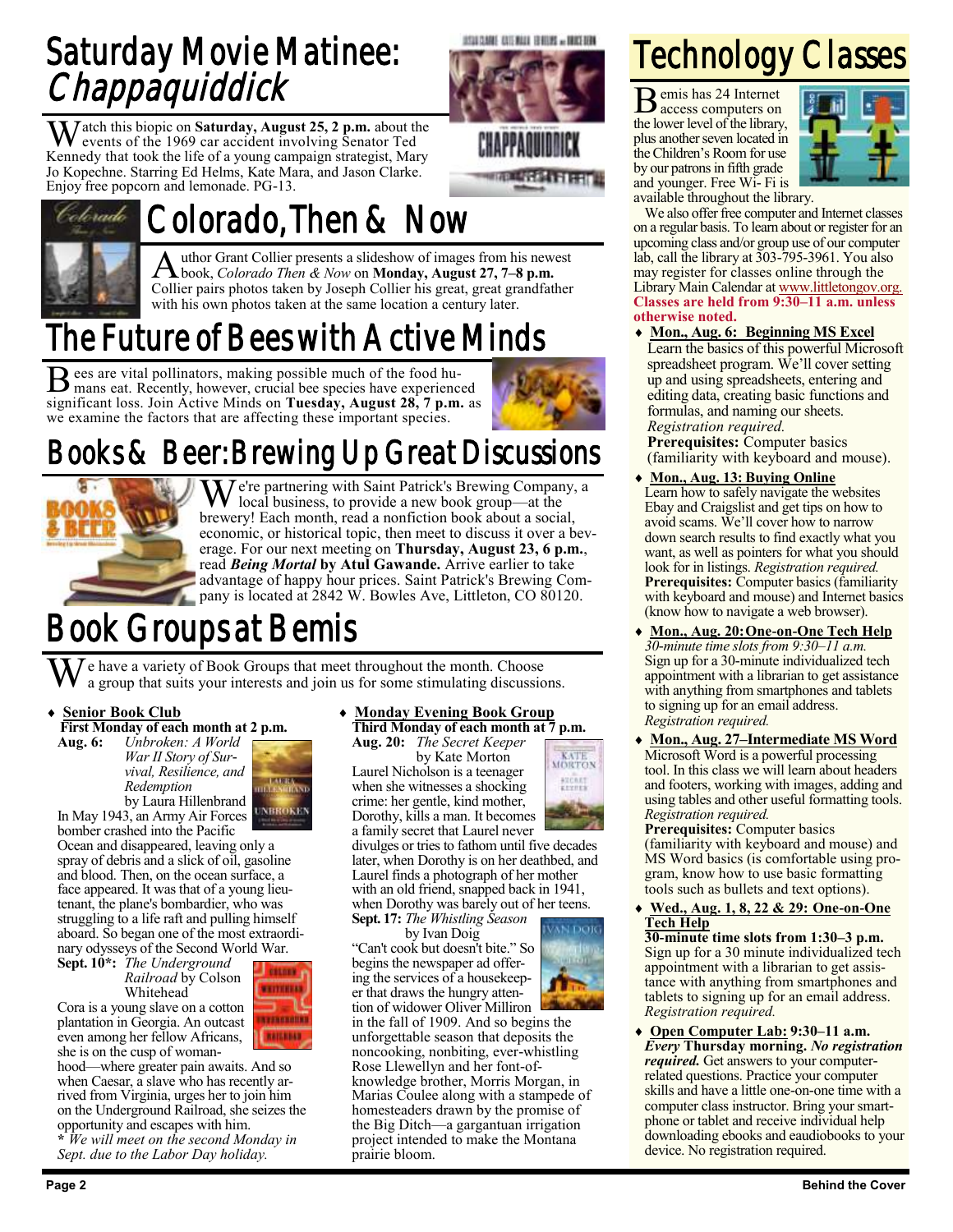

F or more information,<br>303-795-3961 and asl<br>Deck or send an email to or more information, call the library at 303-795-3961 and ask for the Teen [libem@littletongov.org.](mailto:libem@littletongov.org.)

#### **Board Game Friday 2 nd Friday of every month**

**August, 10: Family Board Game Night 4–7:30 p.m.**

Don't miss this special *family* edition of our monthly Board Game Friday. Play board games in the library after-hours! Snacks and improv fun will be provided**.** *This is an after-hours event. Participants must arrange for a ride home at 7:30 p.m. No registration required.*

 **Teen Advisory Group (TAG) 4 th Thursday of every month @ 5 p.m. New day & time—August 23, 5 p.m.** TAG, you're it! We're moving TAG to a *new* time and day of the week. Join us for snacks, fun and games (including Just Dance and Rock Band). Help make the library even better by contributing your ideas and suggestions for upcoming projects, programs and what books and games we should purchase.

#### Desktop Catapults

C pults on **Thursday,**  reate miniature cata-**August 2, 5–7 p.m.** We'll learn about kinetic energy and material engineering as we use popsicle sticks, pencils, rubber bands and



more to create miniature siege engines. Creations will be put to the test, as we see who can launch a marshmallow the farthest. *Registration is required. Register on-line at [www.littletongov.org](https://docs.google.com/forms/d/e/1FAIpQLScrGGe-bVsGxuqQ_YA2lfIeT37bpe8jxJgBRMvQ71ILgu0EVw/viewform) or call the library at 303-795-3961.*

#### Upcoming Teen Events

#### **Meditation For Teens Thursday, September 6, 5–7 p.m.**

Discover meditation styles to help you find your zen! We'll Learn basic stretches and three different types of meditation from a professional



yoga instructor. *Space is limited. Registration is required. Register on-line beginning Aug. 9 at [www.littletongov.org](https://www.littletongov.org/Home/Components/Calendar/Event/20538/441?curm=9&cury=2018&selcat=97) or call the library at 303-795-3961.*

# Children's Programs



#### **Thanks for Making Summer Reading RO**

B emis readers rocked the library this summer. Over 2,000 children, 510 teens and 300 adults enrolled in *LIBRARIES ROCK!* The library wishes to thank those who generously emis readers rocked the library this summer. Over 2,000 children, 510 teens and 300 contributed to the success of our summer reading program.

- **Andy's Frozen Custard**
- **Aspen Grove**
- **Cafe Terracotta**
- **Chick-fil-A of Aspen Grove**
- **Chocolate Therapist**
- **Cold Stone Creamery at**
- **Aspen Grove Colorado Rapids**
- **Enchanted Grounds**
- **EVOO Marketplace**
- **Hot Pots**
- **in-TEA**
- And a special thanks to **South Metro Land Conservancy** and the **Friends of the Littleton Library and Museum.**

### Busy Bodies at Bemis

Join us on **Saturday, August 4, 11–11:30 a.m. and Monday**<br>August 20, 10–10:30 a.m. for music, movement, games **August 20, 10–10:30 a.m.** for music, movement, games and fun as we move, groove and grow at the library. For ages 2–6 and their caregivers. No reservations needed.



 **Lakeside Amusement Park Merle's Restaurant My Favorite Muffin Papa Murphy's Pizza Romano's Italian Restaurant Rubio's Coastal Grill Savory Spice Shop Skate City of Littleton South Suburban Parks &** 

 **Tattered Cover Book Store ViewHouse Littleton**

**Recreation**

### Math Matters—One Went Away



Math and literacy can be found together in many wonderful children's books and songs. On **Monday, August 6, 10–10:30 a.m.,** we'll share stories and music that introduce subtraction in a fun and creative way. For ages 3–6.

#### Drop-in Crafts

S top by the Children's Room on Tuesday, August 14, anytin<br>**S** between 10–11 a.m. for some make and take crafty fun. No top by the Children's Room on **Tuesday, August 14, anytime**  reservations needed. For children of all ages.



### Stargazer Storytime



E njoy a special story time on Wednesday, August 22,<br>10–10:30 a.m., as we explore the wonders of the night njoy a special story time on **Wednesday, August 22,** sky with celestial-themed books and a craft. For children ages 3–5. No reservations needed.

### Ongoing Programs

*No regular weekly story times in August. Weekly programs resume September 4.*



- **Ready, Set, BUILD! Lego Club: Grades 1–5, Saturday, August 4 at 2 p.m.** You bring creativity and we'll provide the Lego bricks. *Registration begins one week in advance.*
- **Paws to Read: Grades 1–5, Saturday, August 11, 10 a.m.–noon** Kids are able to practice reading to a furry friend. Call 303-795- 3961 to register for a 20-minute spot. *Presented by Denver Pet Partners* and *The Delta Society.*